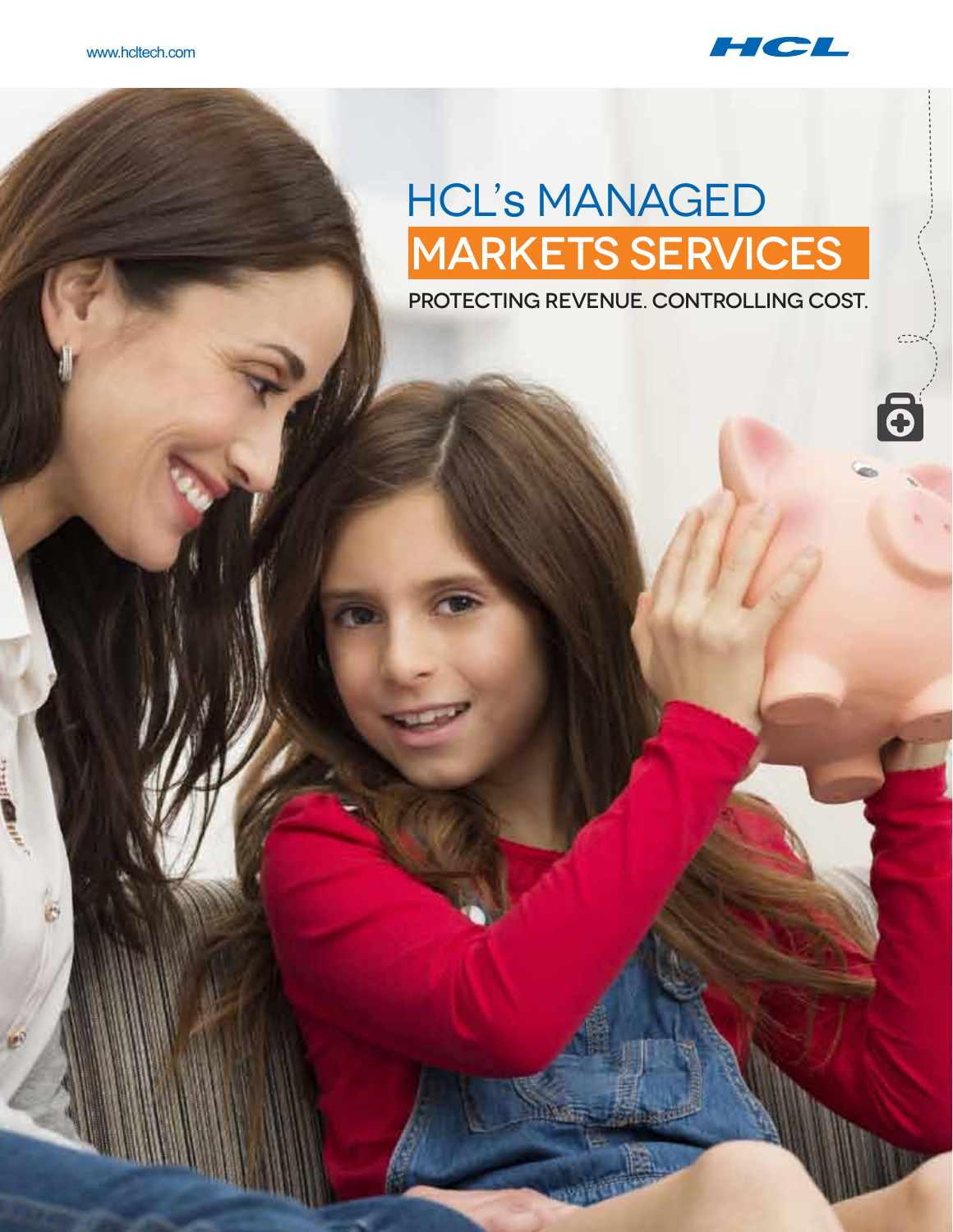#### **Introduction**

The pressure of Managed Markets Processes continues to grow as the task of maintaining operational efficiency while coping with delivery requirements becomes more daunting. Organizations have resorted to either using legacy applications involving antiquated interfaces and technology, or implementing newly-developed software or packaged solutions. Either way, there remains a severe need to drive an effective and budget-conscious model.

HCL delivers cost-effective and enhanced services in the Managed Markets space through:

- **Remediation and improvement** of difficult interfaces for sales and master reference data to eliminate regular reconciliation challenges
- **Reporting solutions** solving real-time requirements and market revenue analysis to support contracting propositions
- **Ease of compliance** requirements, SOX monitoring and reporting
- **Implementation of OOB** Solution with Model N, iMany/ Revitas
- **Outsourced staffing** using seasoned managed care professionals/ 24-hour support to on-site and off-site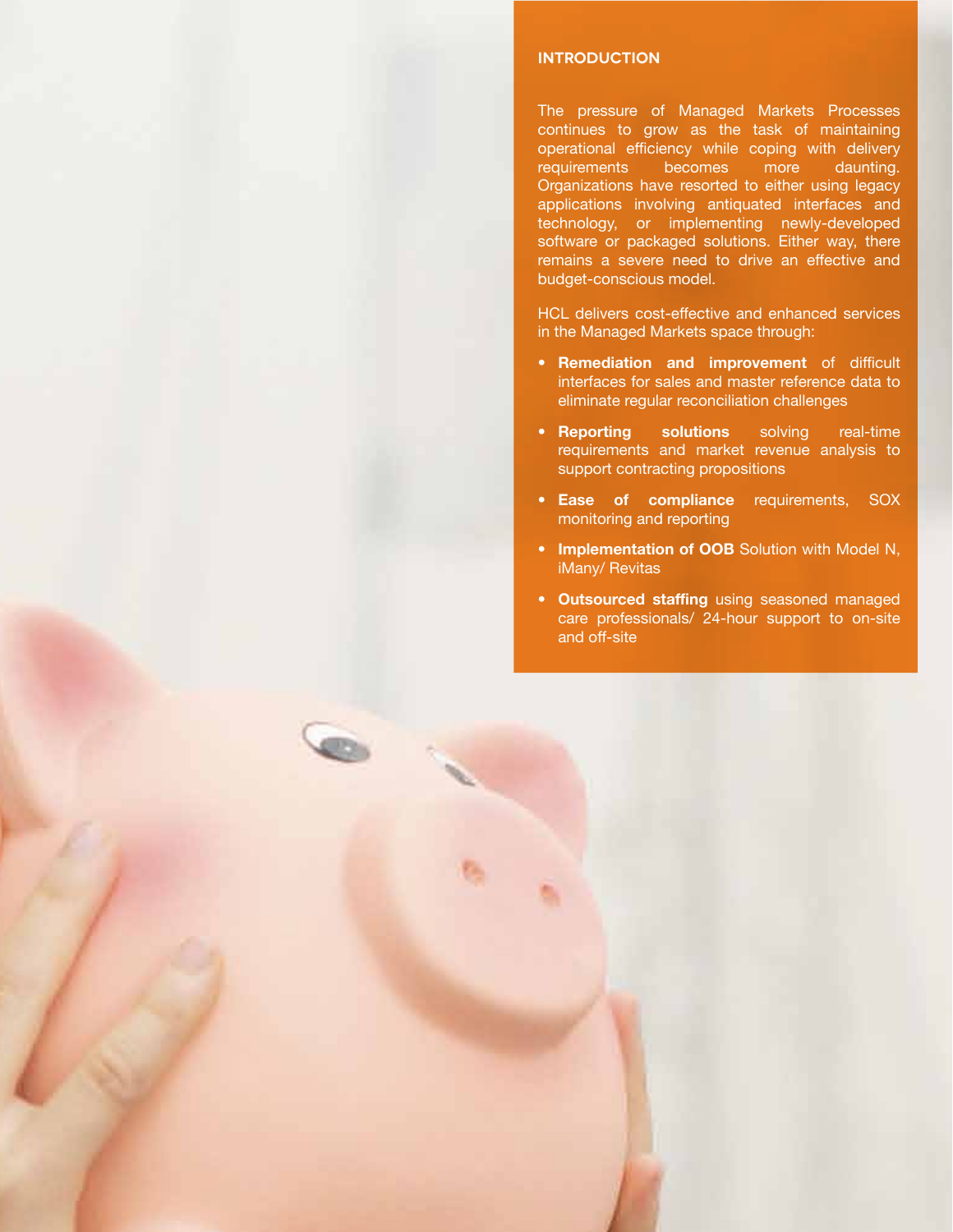# **Our Managed Markets Practice**

In-depth understanding of end-to-end processes in the Managed Markets area, including complex relationship that exists between major stakeholders across contracts, products, money, and data.



- Dedicated Center of Excellence with subject matter experts, product experts and technology experts
- Significant experience in providing Application Management Support and Enhancement
- Strong capability in data and analytics area

# **Our Experience Through Different Modules**